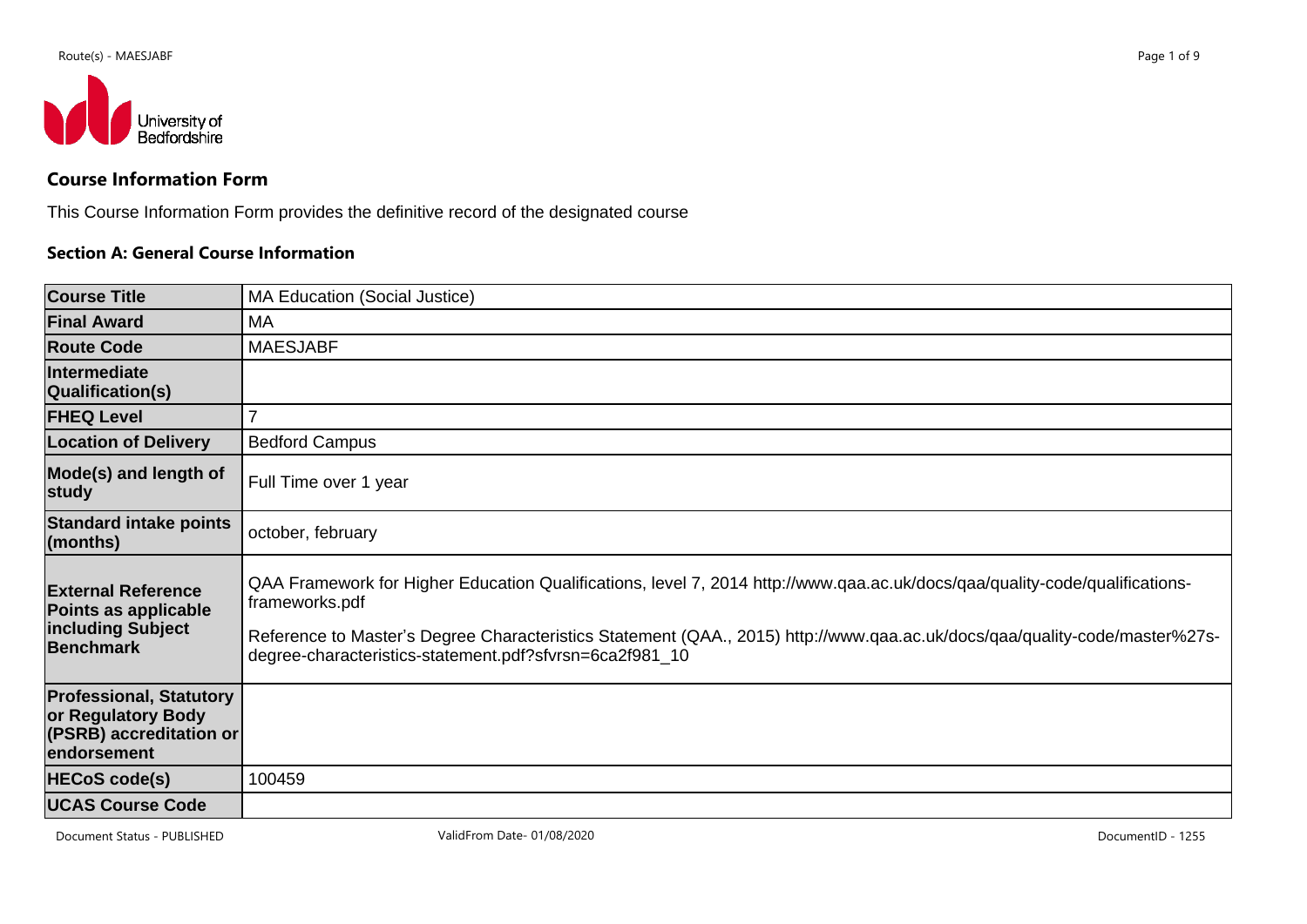|                    | The MA in Education (Social Justice) is designed to develop a breadth of understanding of the theoretical debates that underpin<br>the process and practice of education and social welfare and will enable you to analyse and reflect on research that<br>contextualises the complexities of working with disadvantaged/marginalised groups across settings.<br>The award will strengthen your ability, and equip you to apply for jobs (or further training) in a wide range of educational settings<br>as teachers, community workers, social workers, police, probation officers, education welfare workers, home school link or family<br>welfare workers and professionals working across the voluntary sector.                                                                                                                                                                                        |
|--------------------|--------------------------------------------------------------------------------------------------------------------------------------------------------------------------------------------------------------------------------------------------------------------------------------------------------------------------------------------------------------------------------------------------------------------------------------------------------------------------------------------------------------------------------------------------------------------------------------------------------------------------------------------------------------------------------------------------------------------------------------------------------------------------------------------------------------------------------------------------------------------------------------------------------------|
|                    | <b>Educational Aims</b>                                                                                                                                                                                                                                                                                                                                                                                                                                                                                                                                                                                                                                                                                                                                                                                                                                                                                      |
| <b>Course Aims</b> | This course aims to further develop professional knowledge and understandings in specific areas of education and welfare. It is<br>based upon a critical concern for social justice and the ways this is understood and implemented through policy and practice to<br>affect the lives of disadvantaged children and young people as well as poor and marginalised groups and communities.<br>The MA Education (Social Justice) aims to:                                                                                                                                                                                                                                                                                                                                                                                                                                                                     |
|                    | Increase awareness of and access to a range of academic ideas and research findings in relation to issues of education<br>and social justice<br>Promote personalisation of broad themes around the challenges posed by changing global political, social and economic<br>landscapes and to meet the needs and interests of students while providing a focused line of study<br>Promote vocationally relevant and varied assessment formats with a negotiated focus to support individual and<br>$\bullet$<br>organisational needs<br>Promote engagement with key issues in education and social justice, involving critical examination of a wide range of key<br>$\bullet$<br>sources and texts<br>Encourage evidence-based practice and reflexive practice-based understandings through engagement with work-based<br>settings allowing student to integrate theoretical ideas with practical implications |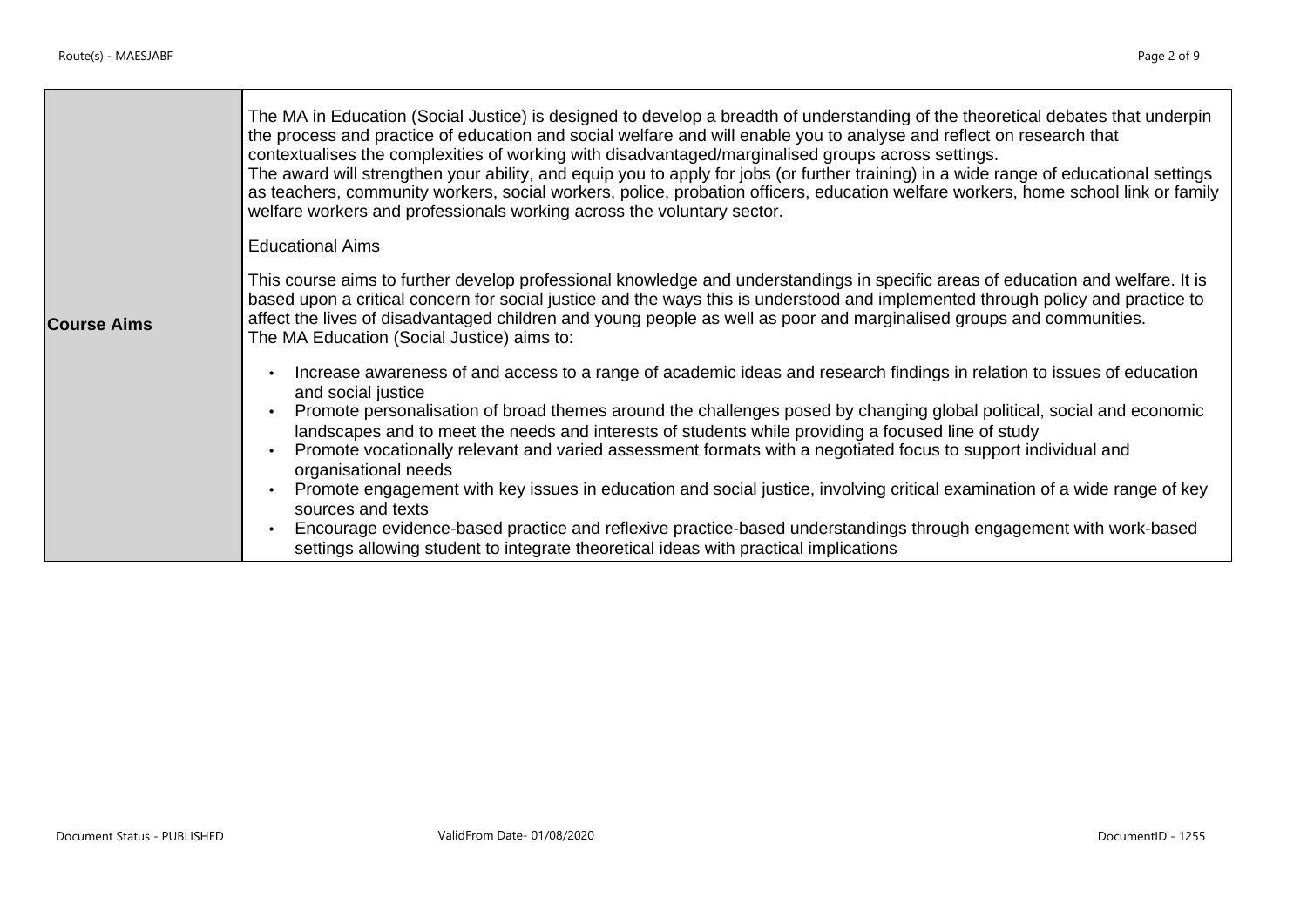|                                           | below | Upon successful completion of your course you should meet the appropriate learning outcomes for your award shown in the table                                                                                                                                                                                                                                                                                                                                                                                                                                                                                                                                                                                                                                                                                                                                                                                                                                                                                                                                                             |                                      |
|-------------------------------------------|-------|-------------------------------------------------------------------------------------------------------------------------------------------------------------------------------------------------------------------------------------------------------------------------------------------------------------------------------------------------------------------------------------------------------------------------------------------------------------------------------------------------------------------------------------------------------------------------------------------------------------------------------------------------------------------------------------------------------------------------------------------------------------------------------------------------------------------------------------------------------------------------------------------------------------------------------------------------------------------------------------------------------------------------------------------------------------------------------------------|--------------------------------------|
|                                           |       | <b>Outcome</b>                                                                                                                                                                                                                                                                                                                                                                                                                                                                                                                                                                                                                                                                                                                                                                                                                                                                                                                                                                                                                                                                            | <b>Award</b>                         |
|                                           |       | Critically review and analyse contemporary research and discourses<br>within the field of Social Justice using ideas at a high level of<br>abstraction, to show new personal insight;                                                                                                                                                                                                                                                                                                                                                                                                                                                                                                                                                                                                                                                                                                                                                                                                                                                                                                     | <b>MA Education (Social Justice)</b> |
|                                           |       | Develop a deep and systematic understanding of specific theoretical<br>perspectives, within a range of fields within education and social<br>justice, and how these relate to current policy and practice;                                                                                                                                                                                                                                                                                                                                                                                                                                                                                                                                                                                                                                                                                                                                                                                                                                                                                | <b>MA Education (Social Justice)</b> |
|                                           |       | Develop a critical awareness of how different disciplines contribute<br>to integrated approaches which lead to successful outcomes in the<br>field:                                                                                                                                                                                                                                                                                                                                                                                                                                                                                                                                                                                                                                                                                                                                                                                                                                                                                                                                       | MA Education (Social Justice)        |
| <b>Course Learning</b><br><b>Outcomes</b> |       | Flexibly and creatively apply knowledge within the field of education<br>and social justice in familiar and unfamiliar contexts, synthesise<br>ideas or information in innovative ways, and generate transformative<br>solutions;                                                                                                                                                                                                                                                                                                                                                                                                                                                                                                                                                                                                                                                                                                                                                                                                                                                         | <b>MA Education (Social Justice)</b> |
|                                           |       | Develop adaptive skills, drawing upon and applying intercultural<br>5 professional ideas and practices and those derived from national<br>and international research to support change.                                                                                                                                                                                                                                                                                                                                                                                                                                                                                                                                                                                                                                                                                                                                                                                                                                                                                                   | <b>MA Education (Social Justice)</b> |
|                                           |       | Be able to undertake a substantial investigation in education and<br>social justice, to address significant areas of theory and/or practice                                                                                                                                                                                                                                                                                                                                                                                                                                                                                                                                                                                                                                                                                                                                                                                                                                                                                                                                               | MA Education (Social Justice)        |
|                                           |       | Select appropriate methodological approaches and critically<br>evaluate their effectiveness in a substantial investigation in<br>education                                                                                                                                                                                                                                                                                                                                                                                                                                                                                                                                                                                                                                                                                                                                                                                                                                                                                                                                                | <b>MA Education (Social Justice)</b> |
|                                           |       | Undertake analysis of complex data and judge the appropriateness<br>of the data and application to own practice;                                                                                                                                                                                                                                                                                                                                                                                                                                                                                                                                                                                                                                                                                                                                                                                                                                                                                                                                                                          | <b>MA Education (Social Justice)</b> |
|                                           |       | The MA award of 180 credits represents 1800 hours of study. Each unit will be delivered through a combination of taught sessions<br>around key topics, with each session supported by guided reading. Course delivery is planned to provide a balance of tutor input<br>and student centred learning appropriate to this level of study. Central to all specialist units is the teaching of conceptual ideas<br>followed by the opportunity for you to choose to specialise in one of three areas of study, to negotiate your learning route and to<br>apply this to the assessment tasks. The taught sessions will use a variety of learning approaches, including seminar sessions,<br>small group work, practical and theoretical exercises, student presentations and formal lectures. Key tutor led strategies include<br>lectures, seminars, tutorials, workshops and research supervision. Strategies to encourage autonomous learning include<br>preparation and research for seminars, oral presentations (group and individual), and written assessments. Face-to-face sessions |                                      |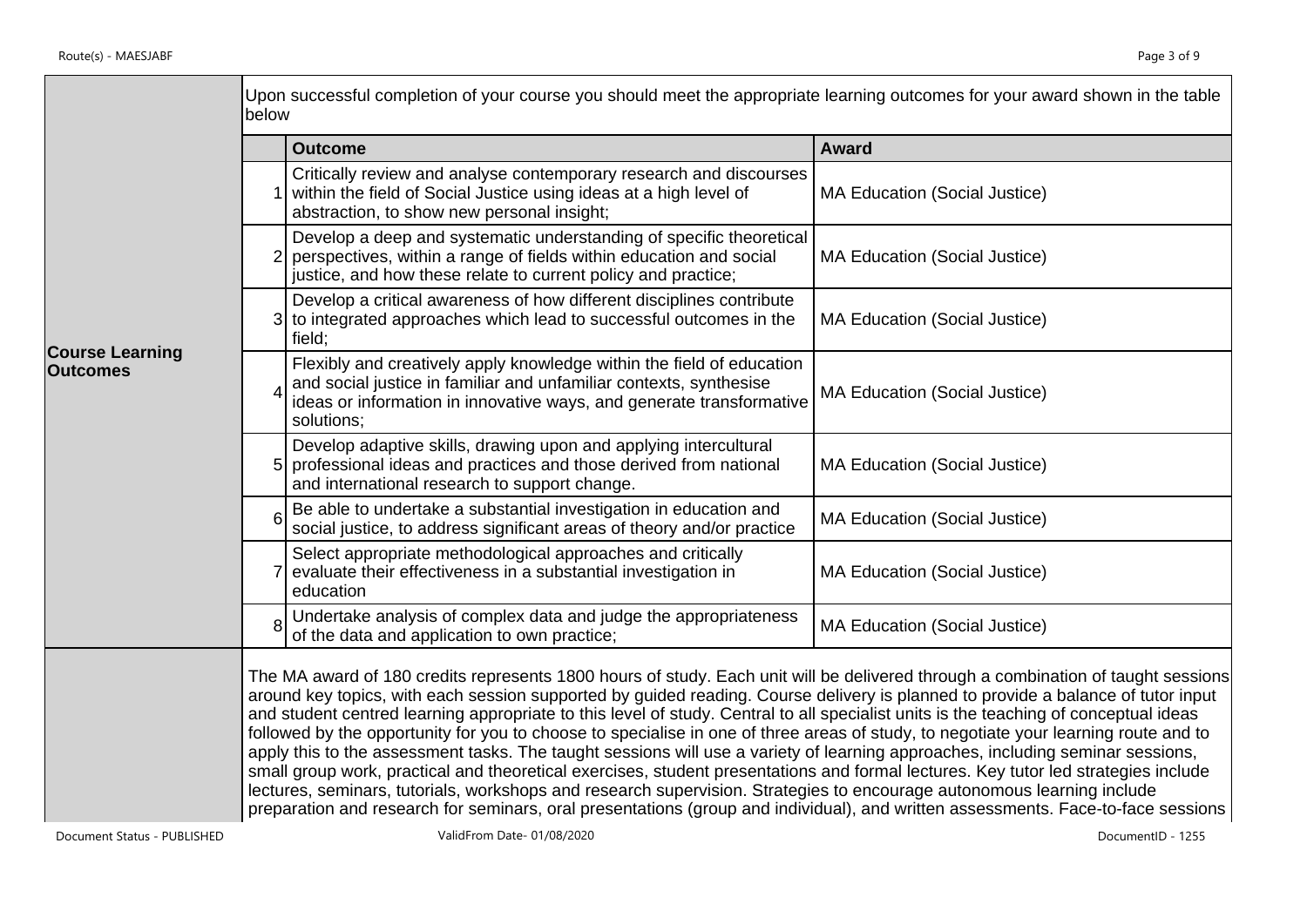| Teaching, learning and<br>assessment strategies | make full use of your own peer group and promote reciprocal learning as much as possible. Course participants are encouraged<br>to draw on their own experiences and contexts and where relevant to present for discussion material they have prepared<br>All units utilise our VLE, BREO, as appropriate. This means that you will need to become familiar with the use of the university<br>VLE, BREO, to develop your e-learning knowledge and skills. Guided and self-directed learning is a key component of this course.<br>You are encouraged to take the initiative and responsibility in managing your learning, identifying problems and resolving them.<br>Up to date materials related to current legislation and guidance documents related to policy, current affairs, new initiatives and<br>organisations involved in international development are continually added to the unit web pages to ensure currency and relevance<br>of resources to support your studies<br>Autonomous learning is a key component of this course. The course requires you to draw upon complex material and engage with<br>texts appropriate to the challenge of Masters Level work (for example research journal articles and government policy documents)<br>and meet the QAA descriptors of the attributes of a graduate at Master's Level.<br>Assessment<br>Each unit in this course has its own assessment. Wherever possible, the specific focus of assignments is negotiated individually<br>between the unit co-ordinator and the student, within the parameters of the unit, in order to ensure that the assignment meets your<br>personal and professional needs. The course provides you with a carefully planned and coherent sequence of learning<br>opportunities that facilitate your development through formative and summative assessments.<br>At this level the expectations, in terms of the quality of work produced, are high and you will need to take active control of your<br>learning. At Master's level the expectation is that you are an autonomous and confident learner, that you will undertake<br>assessments that are challenging and require mature argument developed from sustained research, and that you will demonstrate<br>fluent and cogent presentation. You are encouraged in your assessments to draw upon an extensive range of sources to<br>demonstrate a deep theoretical understanding and the ability to apply that to current issues and contexts. At the same time, you<br>will expect some formative feedback through tutorial guidance and scheduled feedback as outlined in the handbook for each unit.<br>The assessments test the ability to construct a reasoned, sustained and coherent argument, and to articulate it fluently, in a range<br>of contexts. You are required to demonstrate an appropriate level of research, of independent argument, and to reference in an<br>appropriate and accurate manner.<br>Through the assessments designed for individual units, you will practise and reinforce skills in researching, evaluating and<br>synthesising materials with a critical eye; quantitative and qualitative data collection and handling, together with skills associated<br>with conventional academic tasks. Unit assessment is based on specified learning outcomes and threshold standards.<br>The unit information forms state clearly the aims, objectives and learning outcomes of the unit, and delineate the criteria of<br>assessment for each outcome. The unit assessment feedback offers detailed comment to the student on the assessment piece. |
|-------------------------------------------------|--------------------------------------------------------------------------------------------------------------------------------------------------------------------------------------------------------------------------------------------------------------------------------------------------------------------------------------------------------------------------------------------------------------------------------------------------------------------------------------------------------------------------------------------------------------------------------------------------------------------------------------------------------------------------------------------------------------------------------------------------------------------------------------------------------------------------------------------------------------------------------------------------------------------------------------------------------------------------------------------------------------------------------------------------------------------------------------------------------------------------------------------------------------------------------------------------------------------------------------------------------------------------------------------------------------------------------------------------------------------------------------------------------------------------------------------------------------------------------------------------------------------------------------------------------------------------------------------------------------------------------------------------------------------------------------------------------------------------------------------------------------------------------------------------------------------------------------------------------------------------------------------------------------------------------------------------------------------------------------------------------------------------------------------------------------------------------------------------------------------------------------------------------------------------------------------------------------------------------------------------------------------------------------------------------------------------------------------------------------------------------------------------------------------------------------------------------------------------------------------------------------------------------------------------------------------------------------------------------------------------------------------------------------------------------------------------------------------------------------------------------------------------------------------------------------------------------------------------------------------------------------------------------------------------------------------------------------------------------------------------------------------------------------------------------------------------------------------------------------------------------------------------------------------------------------------------------------------------------------------------------------------------------------------------------------------------------------------------------------------------------------------------------------------------------------------------------------------------------------------------------------------------------------------------------------------------------------------------------------------------------------------|
| <b>Learning support</b>                         | The University's comprehensive student support service includes: Student Information Desk, a one-stop shop for any initial<br>enquiries; Student Support team advising and supporting those with physical or learning needs or more general student well<br>being; Study Hub team providing academic skills guidance; Personal Academic Tutoring system; a student managed Peer-<br>Assisted Learning scheme; support from your lecturers                                                                                                                                                                                                                                                                                                                                                                                                                                                                                                                                                                                                                                                                                                                                                                                                                                                                                                                                                                                                                                                                                                                                                                                                                                                                                                                                                                                                                                                                                                                                                                                                                                                                                                                                                                                                                                                                                                                                                                                                                                                                                                                                                                                                                                                                                                                                                                                                                                                                                                                                                                                                                                                                                                                                                                                                                                                                                                                                                                                                                                                                                                                                                                                                  |

┑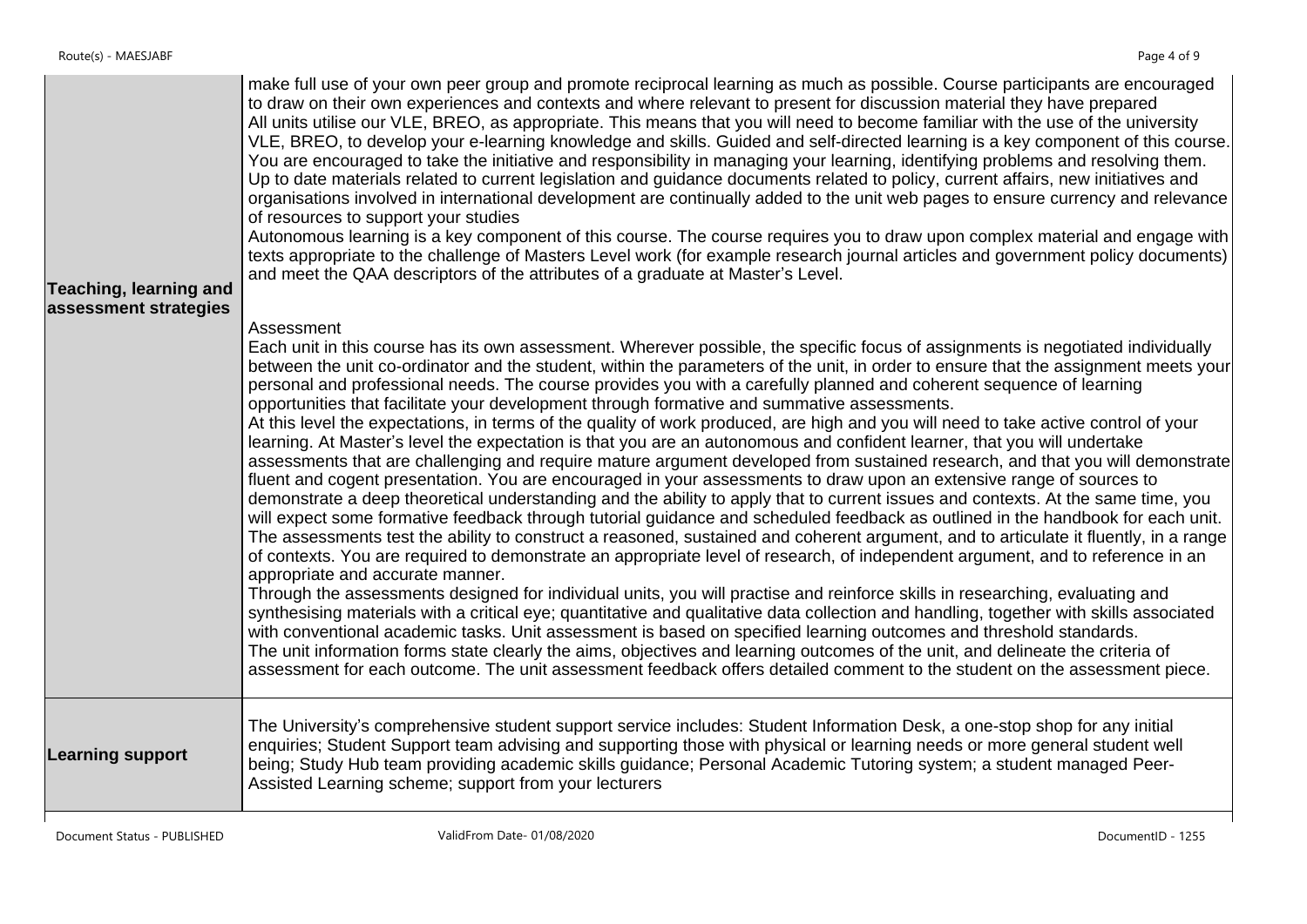| https://www.beds.ac.uk/entryrequirements |                                                                       |  |  |  |  |  |  |  |
|------------------------------------------|-----------------------------------------------------------------------|--|--|--|--|--|--|--|
| <b>Admissions Criteria</b>               | Approved Variations and Additions to Standard Admission               |  |  |  |  |  |  |  |
| N/A                                      |                                                                       |  |  |  |  |  |  |  |
|                                          | https://www.beds.ac.uk/about-us/our-university/academic-information   |  |  |  |  |  |  |  |
|                                          | Note: Be aware that our regulations change every year                 |  |  |  |  |  |  |  |
| <b>Assessment</b><br><b>Regulations</b>  | Approved Variations and Additions to Standard Assessment Regulations' |  |  |  |  |  |  |  |
|                                          | N/A                                                                   |  |  |  |  |  |  |  |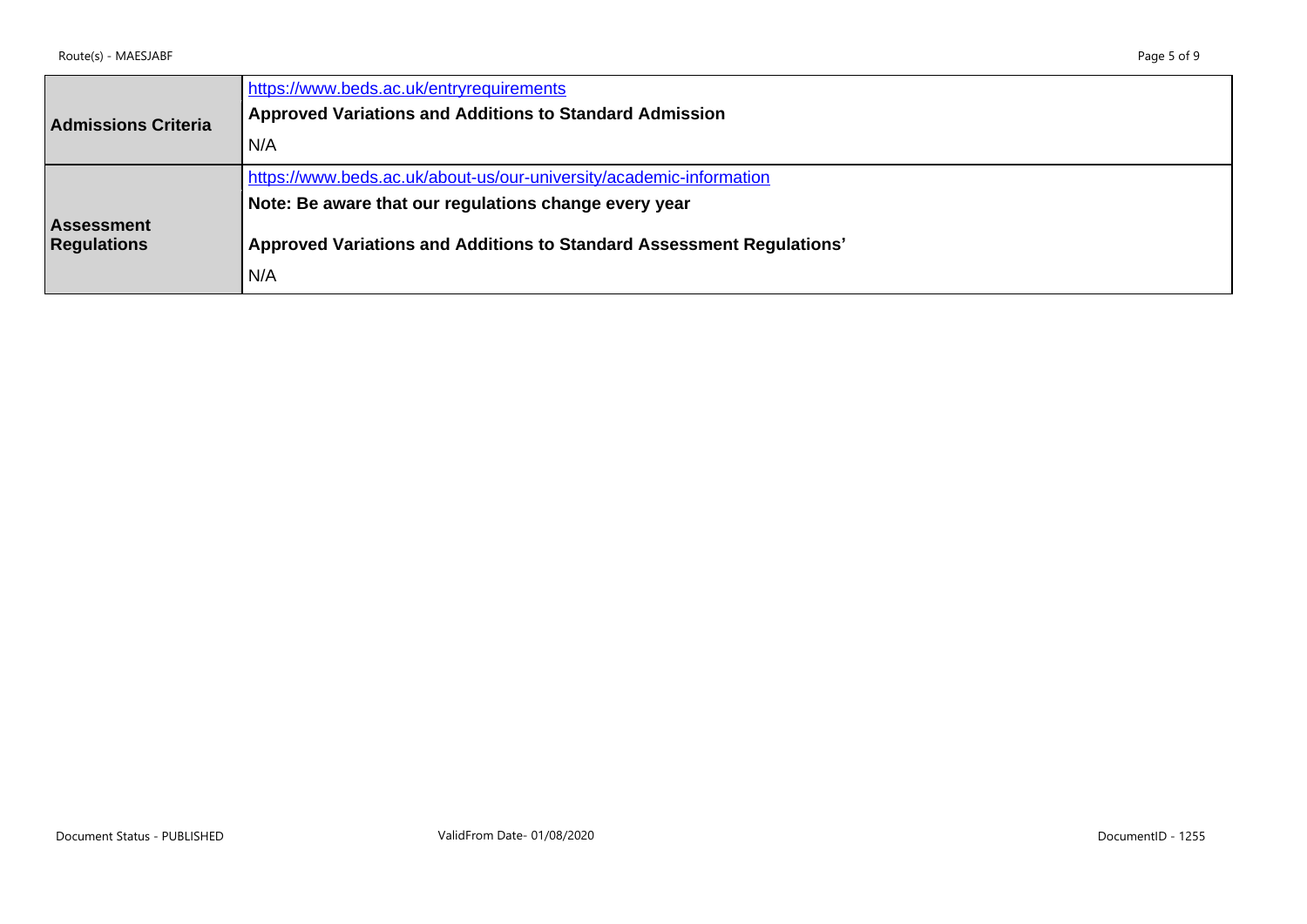### **Section B: Course Structure**

The Units which make up the course are listed below. Each unit contributes to the achievement of the course learning outcomes either through teaching (T), general development of skills and knowledge (D) or in your assessments (A).

| Unit       | lUnit Name                                                        | Level Credits | Core or<br><b>Option</b> | 1                              | $\mathbf{2}$ | 3 <sup>1</sup> | $\overline{4}$  | 5 <sup>1</sup>                    |                | $6   7   8  $              |              | 9 | 10 <sup>1</sup> | 11 | $12$   13 | 14 | 15 |
|------------|-------------------------------------------------------------------|---------------|--------------------------|--------------------------------|--------------|----------------|-----------------|-----------------------------------|----------------|----------------------------|--------------|---|-----------------|----|-----------|----|----|
| EDC115-6   | Children's Voice: Researching and Analysing Children's  <br>Lives | 30            | <b>Core</b>              |                                |              | $T_A$ TA2TA1   |                 | TA1                               |                |                            |              |   |                 |    |           |    |    |
| $EDC116-6$ | Citizenship and Welfare in the 21st Century                       | 30            | <b>Core</b>              |                                |              |                |                 | I <sup>тд</sup> ∏та1∏та1∏та2 Та2І |                | $\overline{2}$             | <b>TA TA</b> |   |                 |    |           |    |    |
|            | EDC120-6   Dissertation (Social Justice                           | 60            | <b>Core</b>              | $\mathsf{I}_{\mathsf{DA}}$ DA1 |              |                | DA <sub>1</sub> |                                   | $\mathbf{2}$   | DA DA DA<br>$\overline{2}$ |              |   |                 |    |           |    |    |
|            | EDC124-6   Education and Social Justice                           | 30            | Core                     |                                |              |                |                 | $T_A$ TA1TA1TA2TA2 TA TA TA       |                |                            |              |   |                 |    |           |    |    |
|            | EDC129-6 Research Methods in the workplace                        | 30            | Core                     | <b>TA</b><br>2                 |              |                | TA1             |                                   | 2 <sup>1</sup> | TA TA TA<br>1 <sup>1</sup> |              |   |                 |    |           |    |    |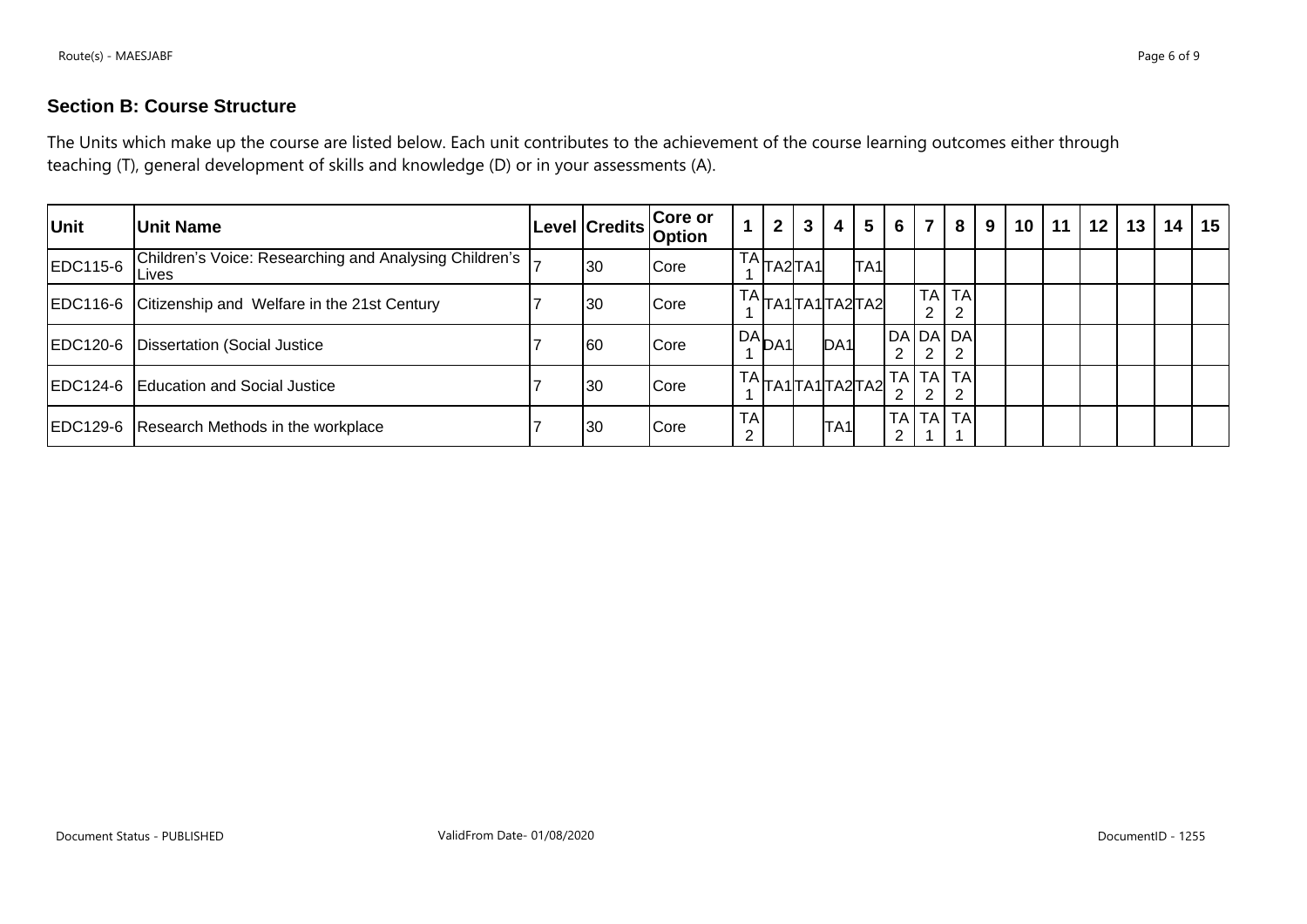Route(s) - MAESJABF Page 7 of 9 Page 7 of 9 Page 7 of 9 Page 7 of 9 Page 7 of 9 Page 7 of 9 Page 7 of 9 Page 7 of 9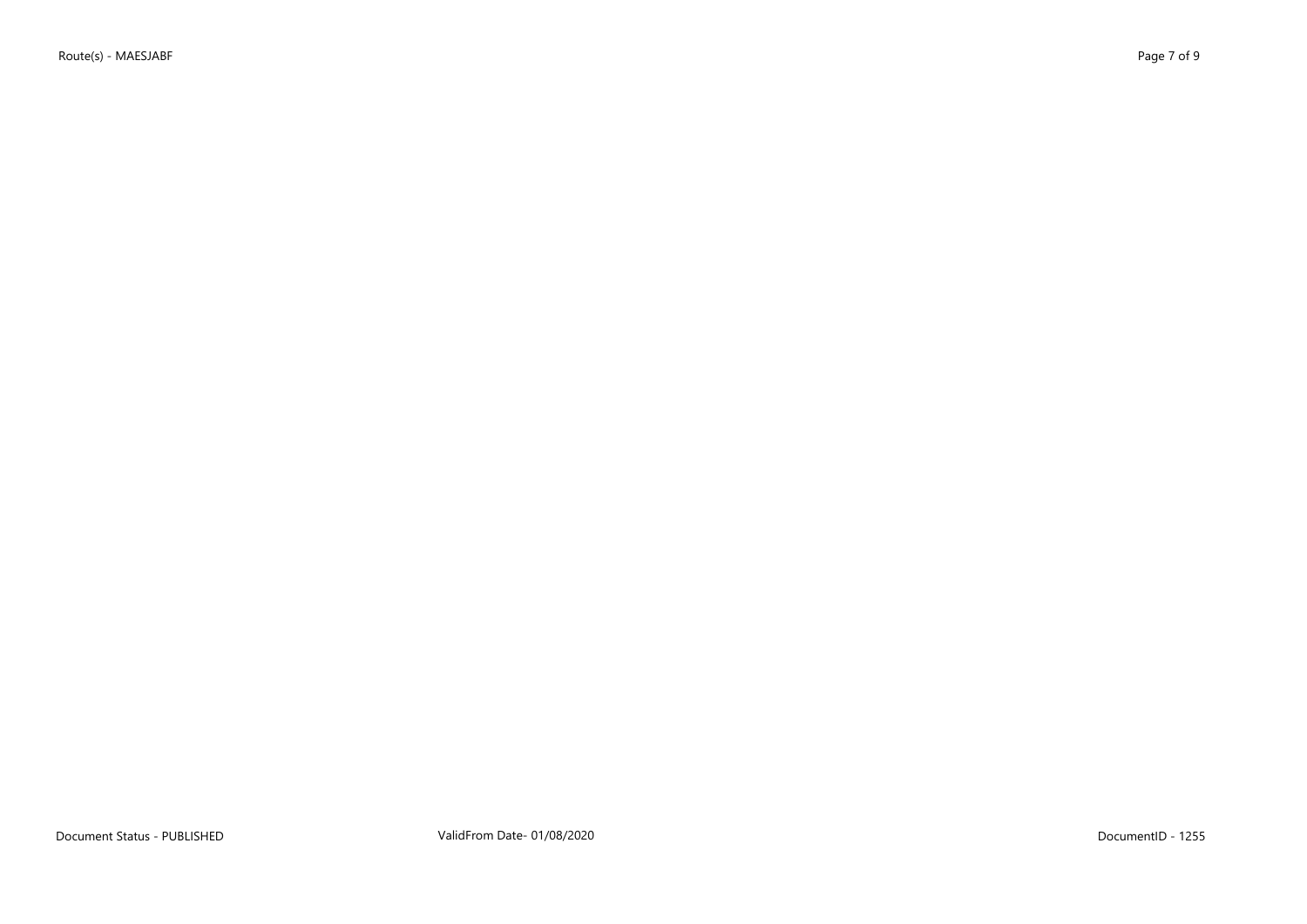## **Section C: Assessment Plan**

The course is assessed as follows :

#### **MAESJABF-**

| <b>Unit Code</b> |           | Level Period Core/Option | $\vert$ Ass 1 Type<br>Icode | Ass 1 Submit   Ass 2 Type<br>lwk. | lcode         | Ass 2 Submit Ass 3 Type<br>lwk | <b>Icode</b>  | Ass 3 Submit Ass 4 Type<br>lwk. | lcode | Ass 4 Submit<br>lwk. |
|------------------|-----------|--------------------------|-----------------------------|-----------------------------------|---------------|--------------------------------|---------------|---------------------------------|-------|----------------------|
| EDC124-6         | SEM1 Core |                          | <b>IPR-ORAL</b>             |                                   | UWR-I         | 13                             |               |                                 |       |                      |
| <b>EDC129-6</b>  | SEM1 Core |                          | <b>PR-ORAL</b>              |                                   | CW-OT         |                                | <b>CW-ESS</b> | 15                              |       |                      |
| EDC115-6         | SEM2 Core |                          | <b>CW-OT</b>                |                                   | <b>PJ-PRO</b> | 10                             | <b>CW-CS</b>  | 15                              |       |                      |
| EDC116-6         | SEM2 Core |                          | CW-RW                       |                                   | <b>CW-ESS</b> | 15                             |               |                                 |       |                      |
| <b>EDC120-6</b>  | SEM3 Core |                          | <b>CW-OT</b>                |                                   | PJ-DIS        | 15                             |               |                                 |       |                      |

| <b>Glossary of Terms for Assessment Type Codes</b> |                                         |  |  |  |  |  |
|----------------------------------------------------|-----------------------------------------|--|--|--|--|--|
| <b>CW-CS</b>                                       | Coursework - Case Study                 |  |  |  |  |  |
| CW-ESS                                             | Coursework - Essay                      |  |  |  |  |  |
| CW-OT                                              | <b>Coursework Other</b>                 |  |  |  |  |  |
| CW-RW                                              | <b>Coursework - Reflective Writing</b>  |  |  |  |  |  |
| $ P$ J-DIS                                         | <b>Coursework - Dissertation Report</b> |  |  |  |  |  |
| $PL$ PJ-PRO                                        | Coursework - Project Report             |  |  |  |  |  |
| WR-I                                               | Coursework - Individual Report          |  |  |  |  |  |
|                                                    |                                         |  |  |  |  |  |

## **Administrative Information**

| Faculty                   | <b>Faculty of Education, English &amp; Sport</b> |  |  |  |  |  |
|---------------------------|--------------------------------------------------|--|--|--|--|--|
| School                    | School of Education and English Language         |  |  |  |  |  |
| Head of School/Department | Andy Goodwyn                                     |  |  |  |  |  |